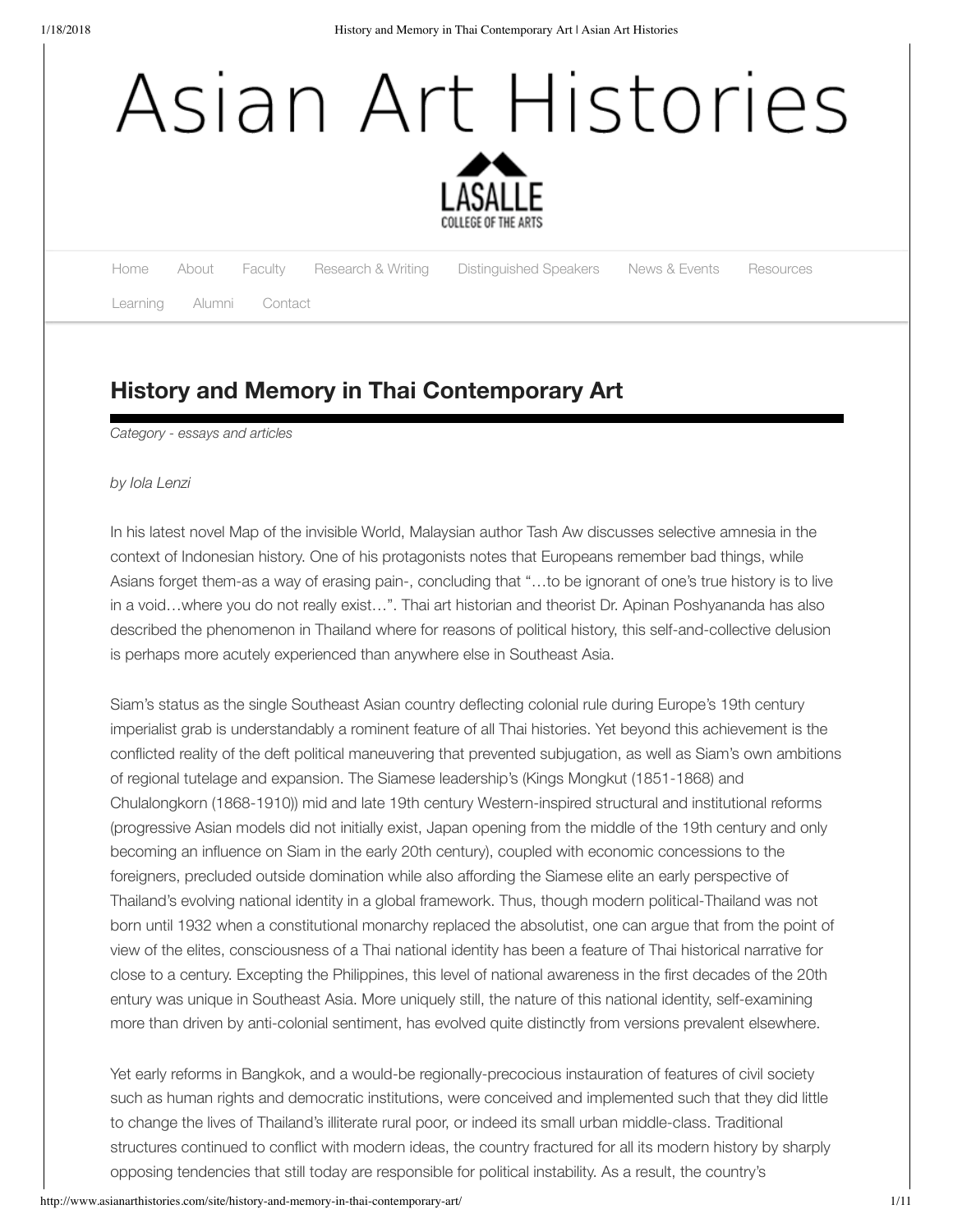constitutional period, characterized until very recently by a succession of repressive military regimes (18 coups since 1932) punctuated by brief episodes of democracy, has profoundly coloured Thai cultural discourse of the past fifty years.

It is no surprise therefore that visual artists of the last two decades have often been keen to engage the public on subjects associated with Thai society and its institutions. Only a handful however – a small but articulate coterie of practitioners of the generation brought up in the ideologically polarized 1960's and 1970's-, have consistently presented the specific role of history and memory as a means of reflection on –and a way toward improving- the current lives of their co-citizens. These include, amongst others, Vasan Sitthiket, Manit Sriwanichpoom, Ing K. and Sutee Kunavichayanont.

As well as addressing national history and memory with solo shows, these polyvalent artists have sometimes banded together to work on these topics as a group. Using different formal and conceptual strategies, their initiatives have not only left their imprint on Thai arthistory, but on Thailand's contemporary social history as well.

Vasan Sitthiket is amongst Thailand's most internationally-recognized social activists. The multi-disciplinary Sitthiket, as founder of the Artists Party, is now also a national politician, his ongoing and vocal defense of the downtrodden making him a force for social change far beyond his status as a cultural icon. Fearless even before Thailand's relative relaxation of censorship in the last decade, his practice trains a critical eye on all aspects of Thai society including its oldest, historically enshrined customs and revered institutions. Concern for truth, historical record and memory, the latters' relationship with the present and ability to teach for the future, are recurring themes of Sitthiket's most powerful pieces. Several bodies of work however distinguish themselves from the rest in their specific regard for key episodes or figures of Thai history.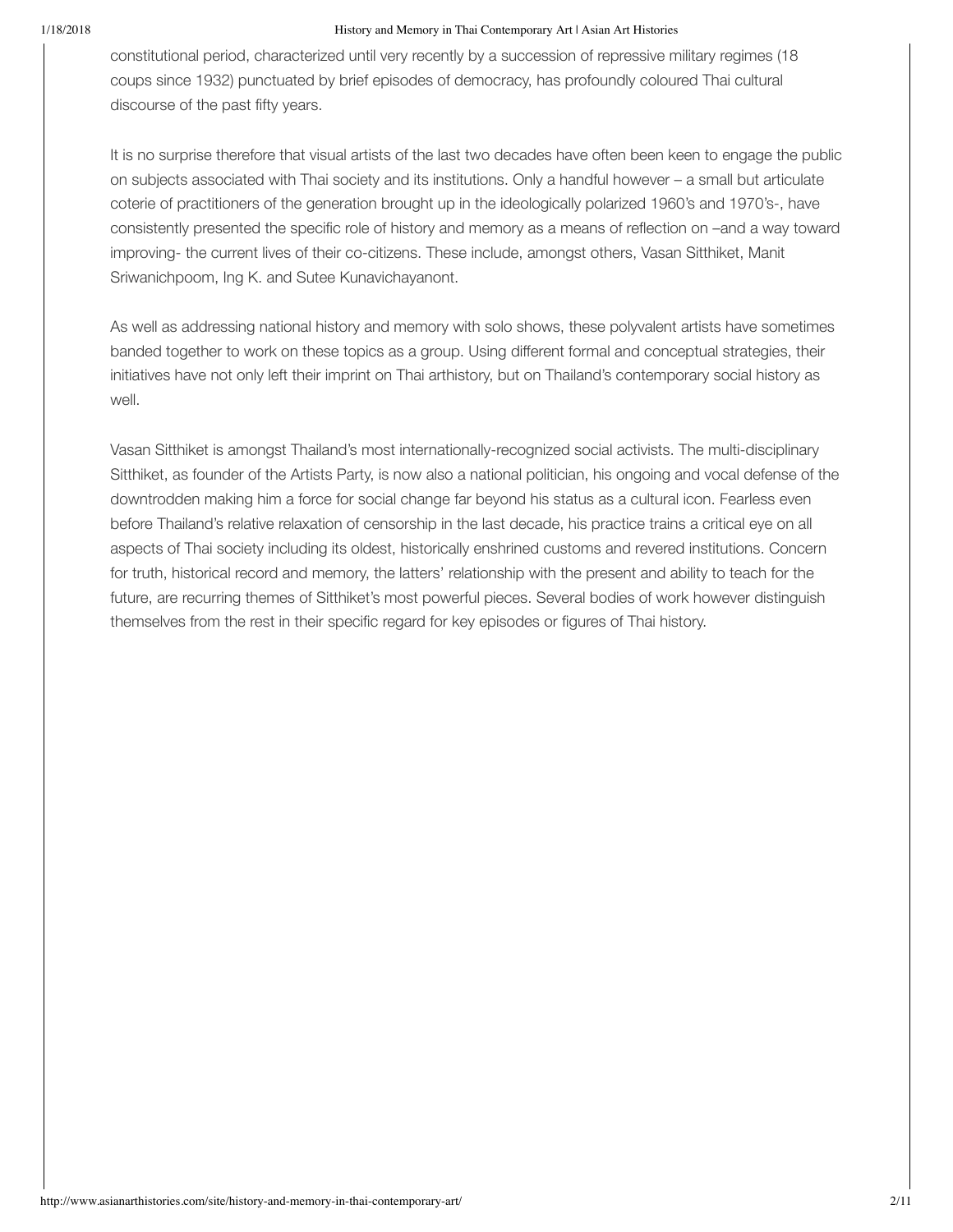

*Vasa n Sitthiket Thailand is the land of the Thai, Flesh and Blood, 1996 Mixed media on canvas 150 x 150 cm* **—**

Barbarism and institutional moral corruption are conveyed with elegiac formal language in Sitthiket's 1996 'Blue October' series. Commemorating the rightist-instigated massacres of 1973 and particularly 1976, twenty years after the fact, Sitthiket consigns to large-format canvas scenes of police brutality and mob violence documented in the press of the day. Depicting torture and murder in a sober, monochromeblue narrative idiom, these paintings are all the more shocking for their stillness and stark figuration. Disturbing in their uncensored recollection of history, they are also intensely beautiful in their icy execution and pathos for the victims, immortalized for ever. His formal treatment blurring to a certain extent the distinction between thug and victim (the latter adorned with small patches of gold leaf, badges of merit-cummartyrdom), the artist eschews the polarization between good and evil habitually present in his work, so avoiding facilely righteous moral judgment. More importantly, by deliberately employing a reductive iconographic style that reveals neither detail of place nor time, the artist stresses the event's meaning in the larger historical context, the series condemning all gratuitous violence everywhere. By producing 'Blue October' some twenty years after the fact, Sitthiket not only commemorates the event itself, but also underscores the importance of history and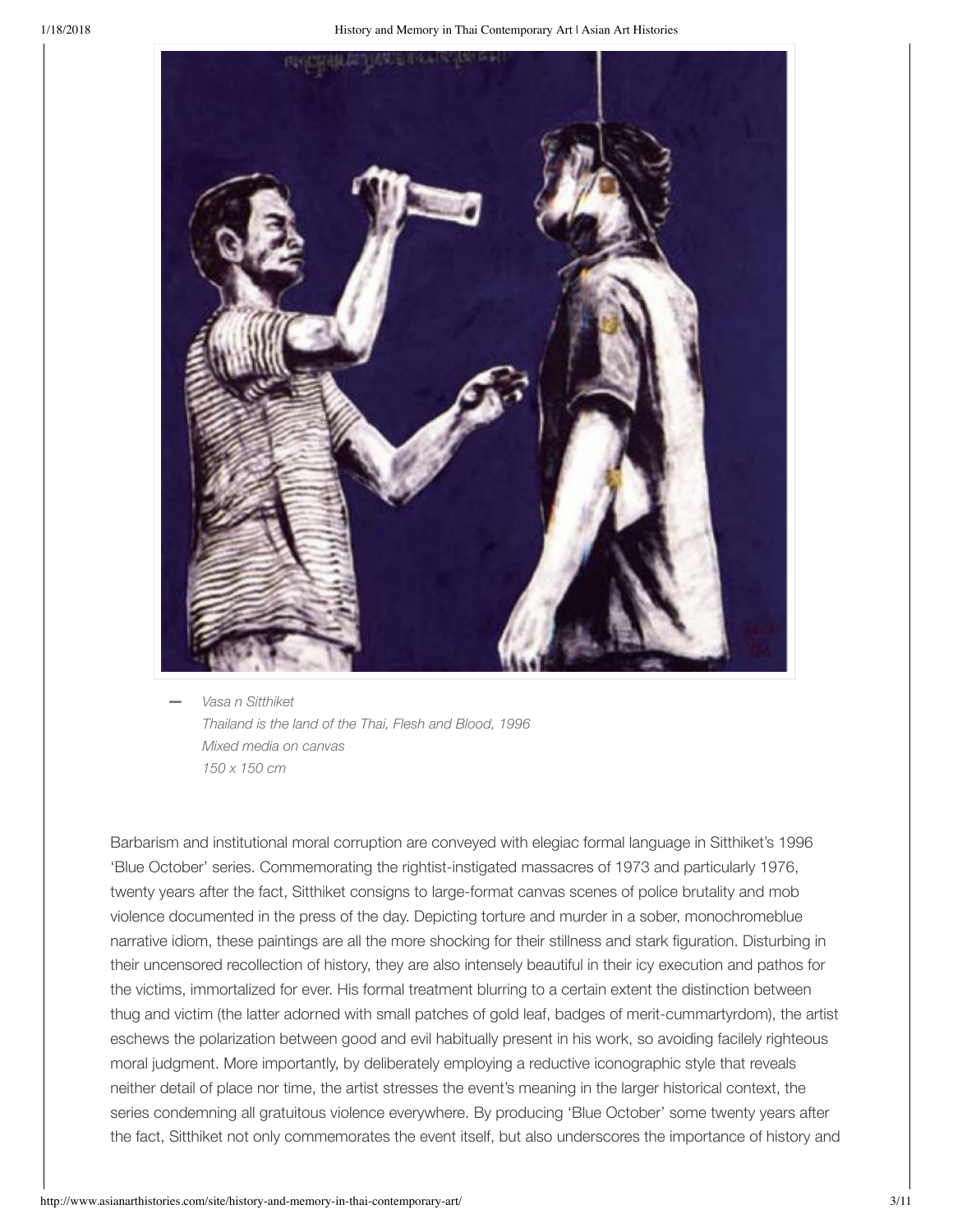memory as tools for current enlightenment and progress. As much about empowerment and individual choice as morality, this series speaks of all our futures as well as of Thailand's past.

Some five years after Vasan Sitthiket's 'Blue October', Manit Sriwanichpoom, Ing K., and Sutee Kunavichayanont conceived their seminal group manifestation "History & Memory", put up at Chulalongkorn Universisty's Art Center. Three bodies of work formed the show: Sriwanichpoom's 2000 'Horror in Pink', referencing the same massacres, indeed the same series of period newspaper images employed by Sitthiket in 'Blue October'-; Kunavichayanont's 'History Class (Thanon Ratchadamnoen)' carved desk installation, and Ing K's 'Weeping Icon' series of canvases. Launching such a thematically focused group show, the artists' visual and conceptual strategies were geared to shaking public apathy and bringing history and memory back to the popular agenda. The three artists have mixed views regarding the success of the initiative in terms of public response. What is certain however is that 'History & Memory' was one of the more art-historically relevant exhibitions of the decade, establishing Thailand's ability to produce contemporary art of visual strength, conceptual accomplishment and formal originality that articulating abstract ideas, could still speak directly to people beyond the confines of the elite art-gallery setting.



*Sutee Ku navic hayanont, Selective History / Memory, 2008, multi-media installation* **—**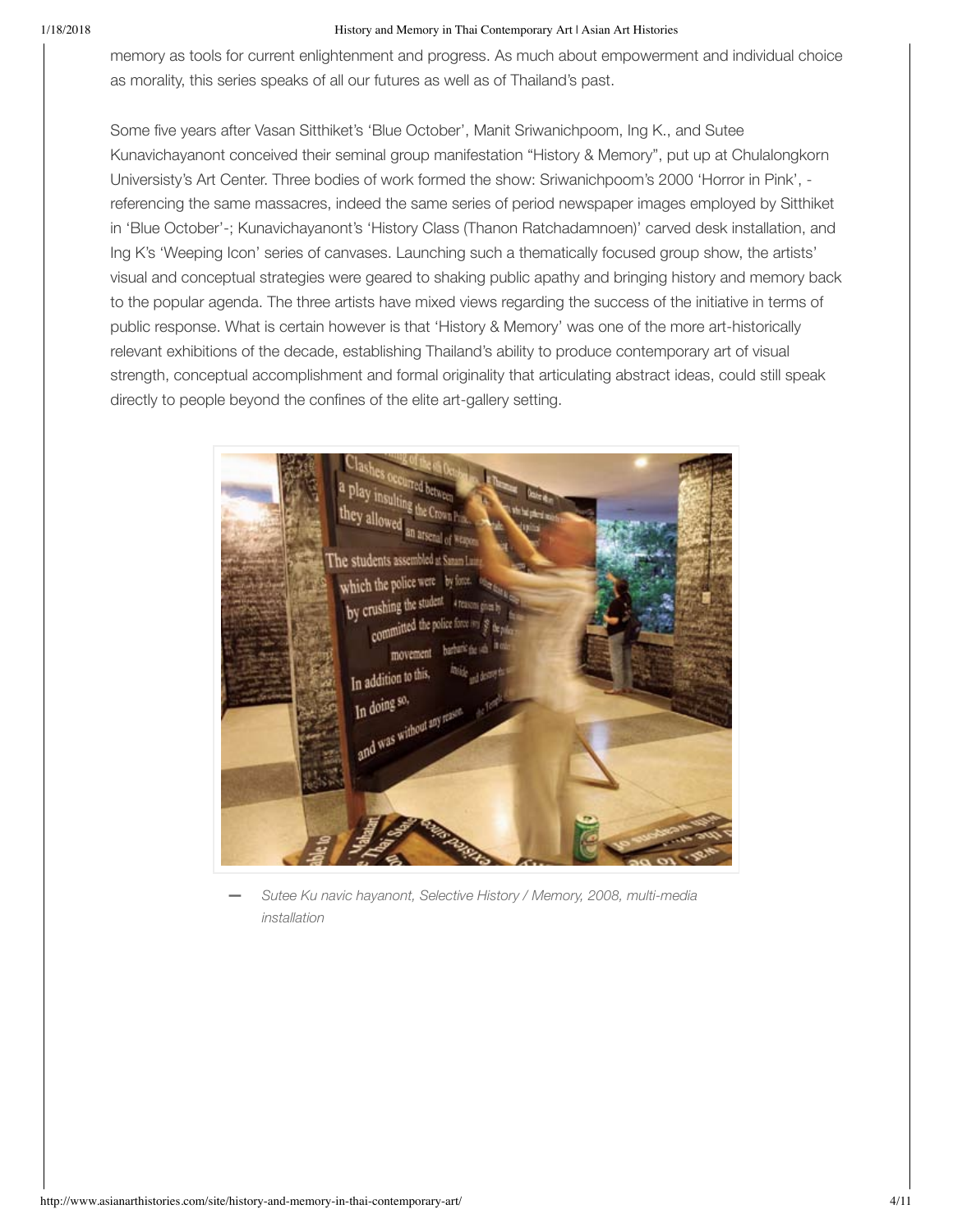

*(Left) Manit Sri wanic hpoom Horror in Pink # 1 (6 October 1976 Rightwing fanatics' massacre of democracy protestors), 2001 C-print 120 x 165 cm The incident photograph by Neal Ulevich – AP, Pink Man performance by Sompong Thawee* **—**

(Right) Manit Sri wanic hpoom Died on 6 October 1976, 2008 Inkjet on paper

Sriwanichpoom's 'Horror in Pink' was the most disturbing of the show's three works. Appropriating the more than two decade-old black and white press clippings with their graphic display of violence and murder, Sriwanichpoom modified them with the insertion of his smug Pink Man-and-shopping-cart consumer icon, the altered images a macabre juxtaposition of the ironically allusive and the nauseatingly real. Contrasting the grisly reality of history and people who died fortheir ideals with today's consumerism, the series offers a commentary on the vapidity and willfully delusional ignorance of contemporary Thai society. Thus, its manipulated newspaper photographs show that like Vasan Sitthiket, Manit Sriwanichpoom's interest in these events has as much to do with countering the deliberate loss of historical memory pervasive in Thailand, as in recalling the event itself. These images also take aim at contemporary official histories that distort the meaning and circumstances of the 1970's events. Addressing what Dr. Poshyananda has called Thailand's 'collective amnesia', the series asks viewers to ponder the relevance of history in the crafting of contemporary Thailand.

The bulk of Sutee Kunavichayanont's work, from his career beginnings in the early 1990's to the present day, centers on the nation's history, its ownership, and close relationship with national identity. History Class (Thanon Ratchadamnoen) of 2000 (and its subsequent variations), as it appeared in 'History & Memory', comprised 14 old wooden children's school desks, each carved by the artist with a narrative scene from Thai history. Amongst the various episodes chosen by the artist, like Sitthiket and Sriwanichpoom, Kunavichayanont focused on the 1970's massacres, reproducing in engraved form the notorious press photographs documenting the events. The artist however also cast his eye further back in time, illustrating key moments in 19th and early 20th century history (again quoting documentary prints and other period imagery) that viewed as a whole, succeed in shedding light on the nation in a fresh, non-partisan way. Further, not content to address educated gallery-goers with questions about the manipulation, distortion, rereading,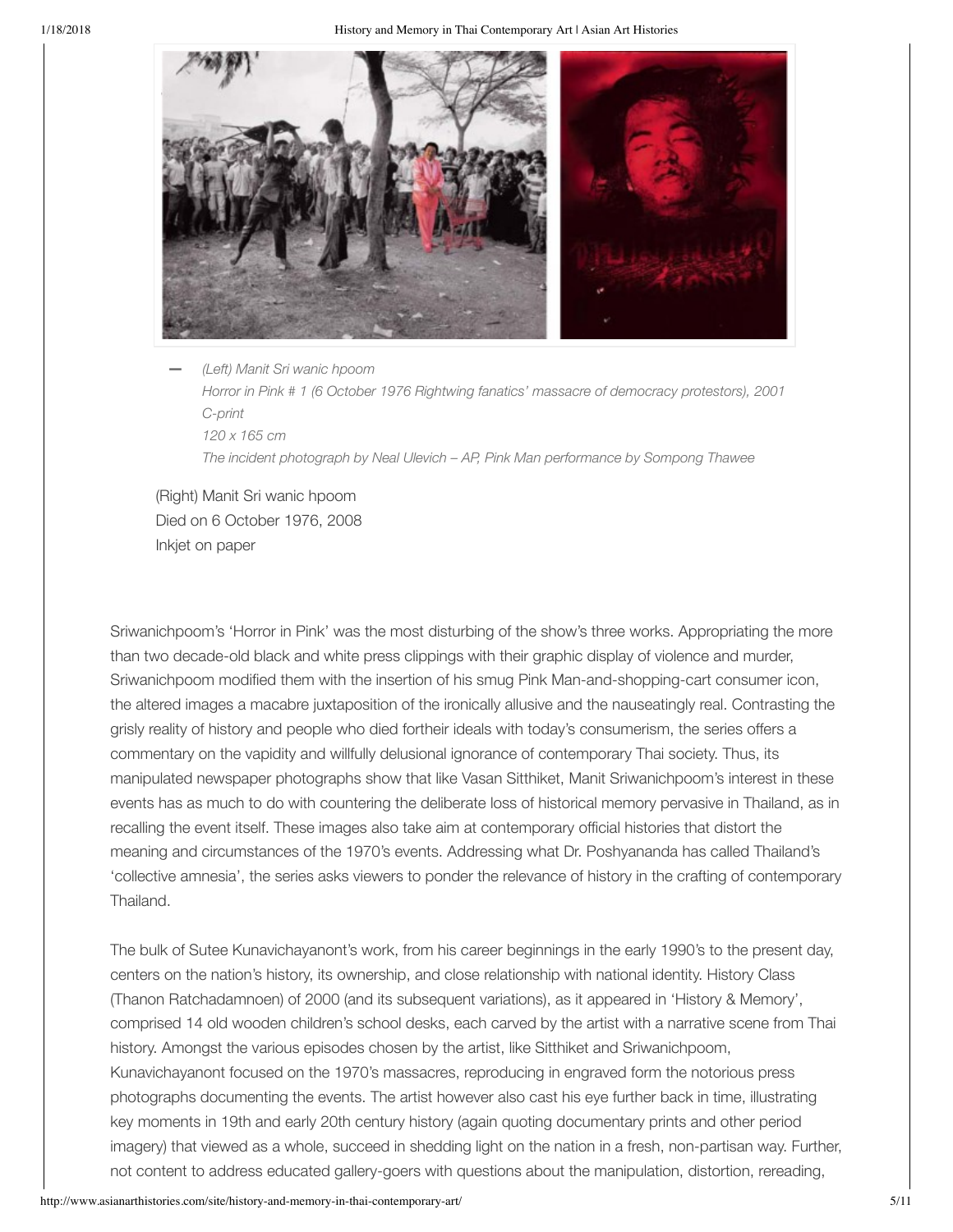and interpretation of history, the installation purposefully sought a wider public reaction, positioned as it was in the traffic-heavy open space opposite Bangkok's Democracy Monument. Interactive, the work appealed to those who encountered it to take away a piece of history by encouraging all to make rubbings from the engraved desk-tops. Thus, viewers 'returned to school', making their rubbing to take home and prompted by the work to think not only about their own history in new ways, but their personal role in the building of the nation's history. History Class, with its familiar form, public-space locus, and conceptual sophistication, despite its complex, multi-stranded reach, was able to provoke thought and response in a large and mixed audience.

Ing K's 'Weeping Icon' paintings used straight narrative to lyrically expose the evils of history. Her icons from the past –Kings Mongkut and Chulalonghorn, democratic leader Pridi Banomyong, and the artist's own grandmother whose husband was martyred to the cause of Thai royalty- are portrayed weeping tears of blood –metaphorically in the case of the grandmother- for their country and her weak and deluded citizens. Legible and straight-forward in its message, the sequence was the show's most personally engaged and thus created an easy rapport with its audience. Further than its more obvious reflection on the consequences of history however, the work, in illustrating two much revered Siamese kings shedding tears like commoners, also provided a subversive if oblique critique of the royal institution. By suggesting the kings' humanity and thus fallibility, the artist effectively rebukes the Thai people for their contemporary deification of the monarchy, thus pinning the responsibility for the nation's problems squarely on its people.

A second group exhibition mounted by the same trio along with Vasan Sitthiket was put up at the Pridi Banomyong Institute in 2008. Focusing solely on the 1976 October 6 massacre, the show, titled "Flashback '76", saw the majority of artists paying tribute to the young victims whom they evoked with a variety of media. Ing K and Manit Sriwanichpoom took blood-red as their leit-motif, the first portraying both perpetrators and victims in monochrome red-spattered red watercolor, the second developing photographs of the murdered victims in a bath of blood-red revealing solution. Vasan Sitthiket employed video, reproducing the now wellknown press photographs of the period in huge scale with the artist filmed manically, desperately attempting to blot out the scenes of horror with his flaying arms. Presenting two possible and not mutually exclusive readings, Sitthiket's 'Delete Our History, Now!' can be received as a darkly pessimistic work that references contemporary society's knowing refusal to remember and learn from history, and its willing collusion with the state in the distortion of the past. A chink of hope emerges however, if one interprets the artist's frantic gestures as belonging to one who seeks to reverse the course of history rather than delete it after the fact. Purging and cleansing Thailand's sins against her own people, Vasan Sitthiket also proposes a better future for those willing to acknowledge and understand the past.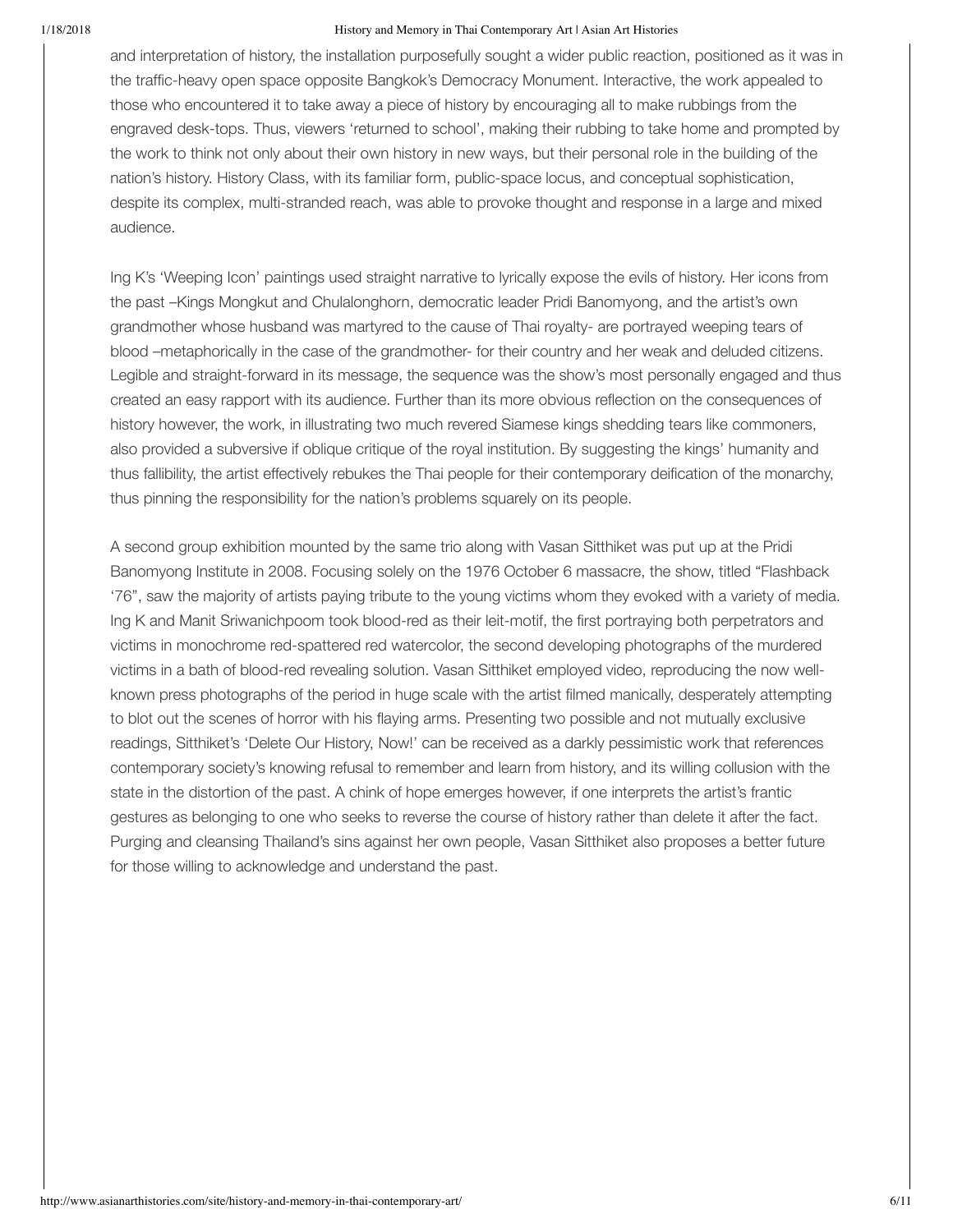

**—** *Vasa n Sitthiket, Delete Our History, Now!, 2008, video*

Sutee Kunavichayanont, for his part, produced a text-based work that used bitter-tinged irony to remind Thais of their responsibility for past and future history-altering choices. Including a reference to the cynical right-wing monk who at the time of the massacre famously proclaimed the killing Communists not to be a sin, the larger part of the installation reverted to the class-room setting of earlier work with its subversion of he officially sanctioned version of history. This part of 'Selective History / Memory', interactive, called upon viewers to arrange key phrases set out on a school-room black-board. The words history, by choice, to memorize, choosing to remember, intentional and forget could be shifted around the board at will, so forcefully prompting members of the public to write their own version of history and remember their personal involvement in its creation. Underscoring the ease and convenience with which the past can be subjectified, and conversely the weakness, moral poverty and larger dangers associated with the obfuscation of objective truth, Sutee Kunavichayanont's 'Selective History / Memory' was an insidiously disturbing piece that worked its way under the skin of viewers' consciousness well after they had left the gallery.

History and memory have also been a means of dissecting more localized Thai issues.

'Peoples' Constitution' of 2000 is perhaps Vasan's most literal and idealistic political work, proposing to remake existing history. A critique of Thai democratic institutions as set out in the country's reformist constitution of 1997 –since replaced by far more illiberal post 2006-coup measures-, Sitthiket's version provides the artist's own rule of law. His is a socialist/anarchist manifesto that in deliberately countering the errors of history, proposes a new and more equitable future for the Thai people.

20th century industrialization, historically irreversible and altering Thai rural life for ever, is a another central theme for Sitthiket. Various series examine the topic, amongst the most evocative 'Committing Suicide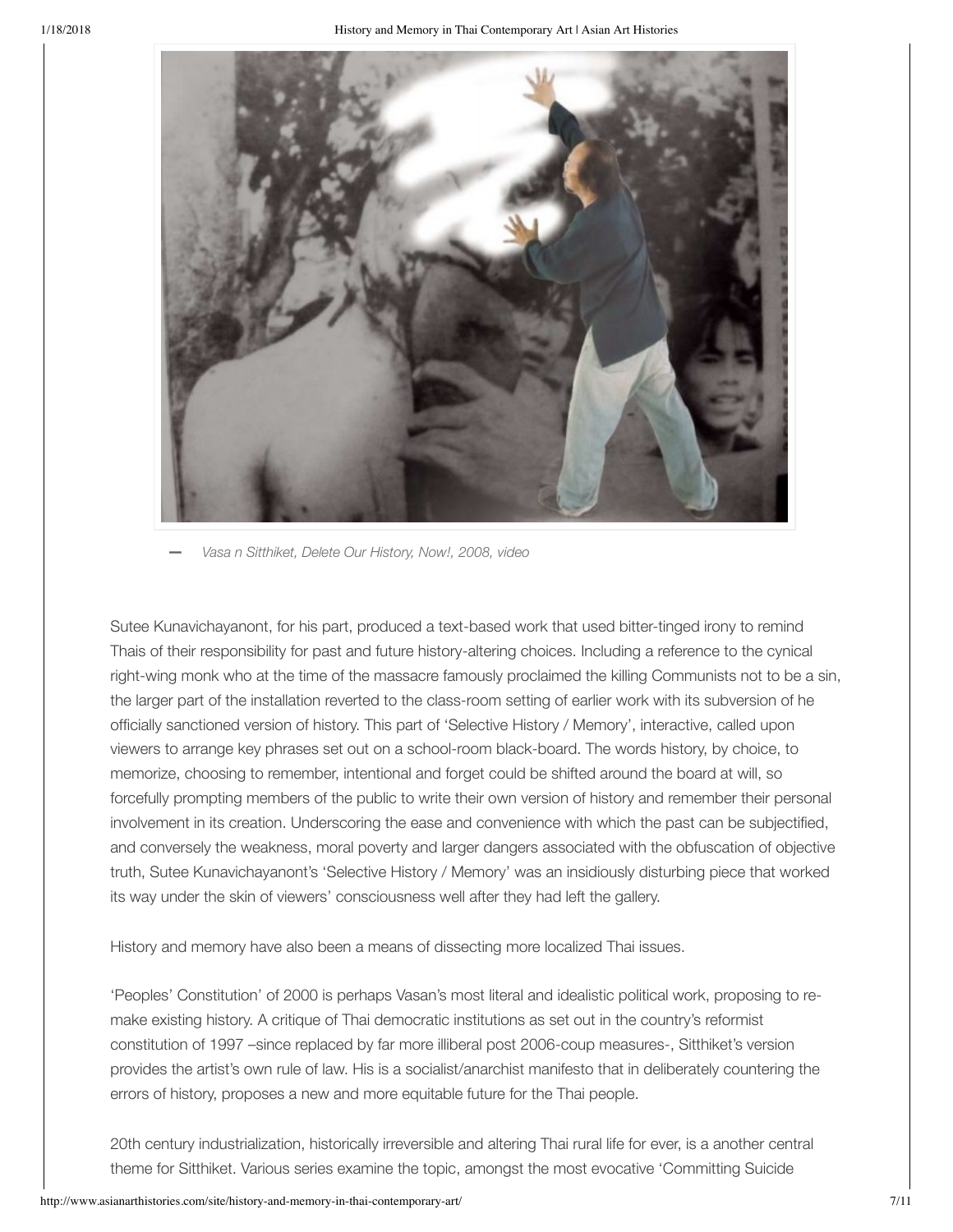Culture: the only way of Thai farmers escape debt' from the seminal 1995 exhibition "I Love Thai Culture" at Bangkok's National Gallery. A graphic commentary on the plight of Thai farmers, victims of forcible government land re-possession, the installation shows a row of cut-out plywood farmers dangling by the neck from nooses fixed to a metal frame painted the colours of Thailand. Frightening in the potency of its cartoon-evocation of suicide, yet of commanding formal elegance, the piece takes the plight of the Thai farmer from its parochial setting into a universal one.

Numerous Other works and series by the same four artists have, over the years, reverted to themes of history and memory, some reaching beyond the confines of Thailand. Incorporating the Pink Man icon and marking events that have influenced the course of regional history is Manit Sriwanichpoom's 'The Pink Man in Paradise' series. Made in the months following the 2002 Bali bomb blast that killed hundreds on the Indonesian resort island, the group of Balinese landscapes and temple vistas shot in black and white and punctuated by Pink-Man & shopping cart is visually arresting in its juxtaposition of the luridly vulgar quintessential consumer Pink-Man against the backdrop of Bali's peaceful idyll. Psychologically too the series is potent, Pink-Man an allusive metaphor for the intrusion of modern sectarianisms and their random violence in all our lives. Again, like 'Horror in Pink' Sriwanichpoom's Bali series, more than highlighting a specific instance of murderous violence, speaks of history's wider, universally-relevant connotations.

Vasan's 2001 50 portrait series 'We come from the same way' addresses history in a global context. Philosophical in bent, the sequence is amongst Sitthiket's most conceptually original and graphically splendid. Illustrating the birth of both Thai and world historical icons, the latter are shown emerging from between an anonymous woman's splayed legs. Referencing universal concepts of innocence and evil, choice, and selfdetermination, the subtly provocative work challenges the assumption that good and evil are distributed fortuitously while conversely underlining man's responsibility for his own actions and destiny, the raw ingredients of history. Irony and suggestion underpin the work, playing on our knowledge of the icons of culture, faith and power who have changed lives manipulating good and evil –Hitler, Stalin, Idi Amin, Jesus Christ, Franz Kafka, Joseph Beuys, Mahatma Gandhi, Pridi Banomyong, as well as the artist himself-, while hinting at the possibility of innocence through a re-routing of history and choice. Speaking equally to Thai and non-Thai, atheist and believer 'We come from the same way' underscores the artist's belief in a common future for which all must work together for the plural good.



*Vasa n Sitthiket We come from the Same Way, 2001 Mixed media on paper 100 x 70 cm* **—**

Sutee Kunavichayanont, always cerebral in approach, has often set his exploration of Thai issues in a wider cultural and historical context. Siamese Breath (and related pieces) of 2000 is an example of one such far-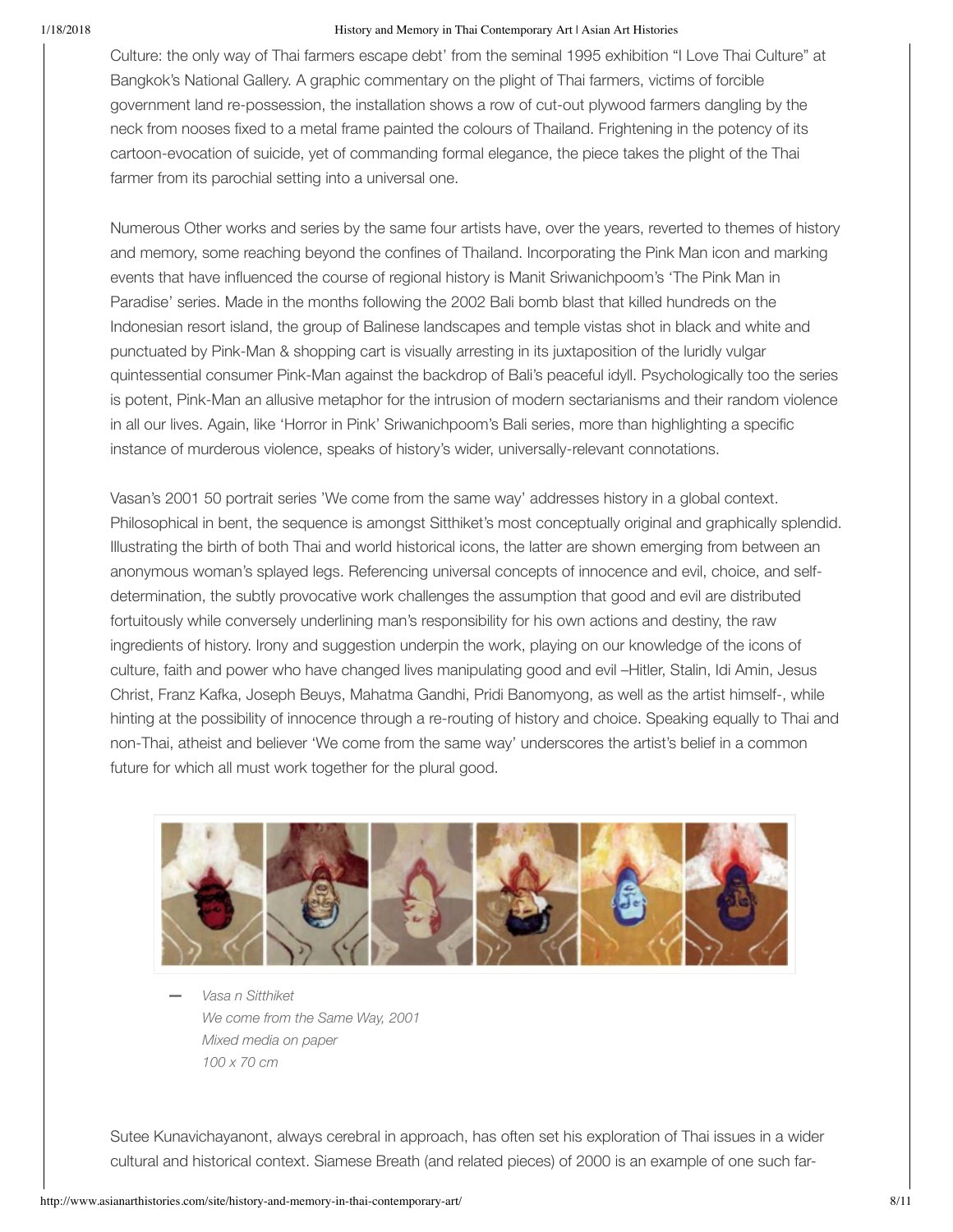reaching work. Executed in silicone and an extension of the artist's 'Depletion-Inflation' series of the late 1990's, the installations represent a pair of seated, standing or reclining inflatable figures to whom the artist gives identical features but molds one in white, the other in yellow. Alluding to the famous conjoined Siamese twins Chang and Eng who wowed American carnival audiences over a century ago with their deformity, the piece, though never overtly didactic, raises several key cultural issues seen through the lens of history: the history of Siam's foreign-perceived exotic aura is investigated via the twins, who contributed to publicizing Thailand –and her exoticism- in 19th century America; giving the twins Eastern and Western identities (yellow and white), the artist ponders the historic polarization and interdependence of the two civilizations and their cultures, leading the viewer to conclude that one and the other are never absolutely opposed or exclusive. Further, exploiting the interactive formal device of 'Depletion-Inflation' that the artist has over the years utilized to express so many ideas, Kunavichayanont's piece, varying in stature according to levels of the white and yellow figures' inflation, mirrors the altering balance of East-West power, influence and international stature over the centuries. Finally, putting the state of inflation or depletion of his two emblematic figures in the hands of the breath-donating audience, Kunavichayanont reinforces the notion that we are all owners of, actors in, and responsible for, our shared and intertwined histories and destinies.



*Sutee Ku navic hayanont, Siamese Breath, 2000, dimensions lifesize and variable, silicone, hose* **—**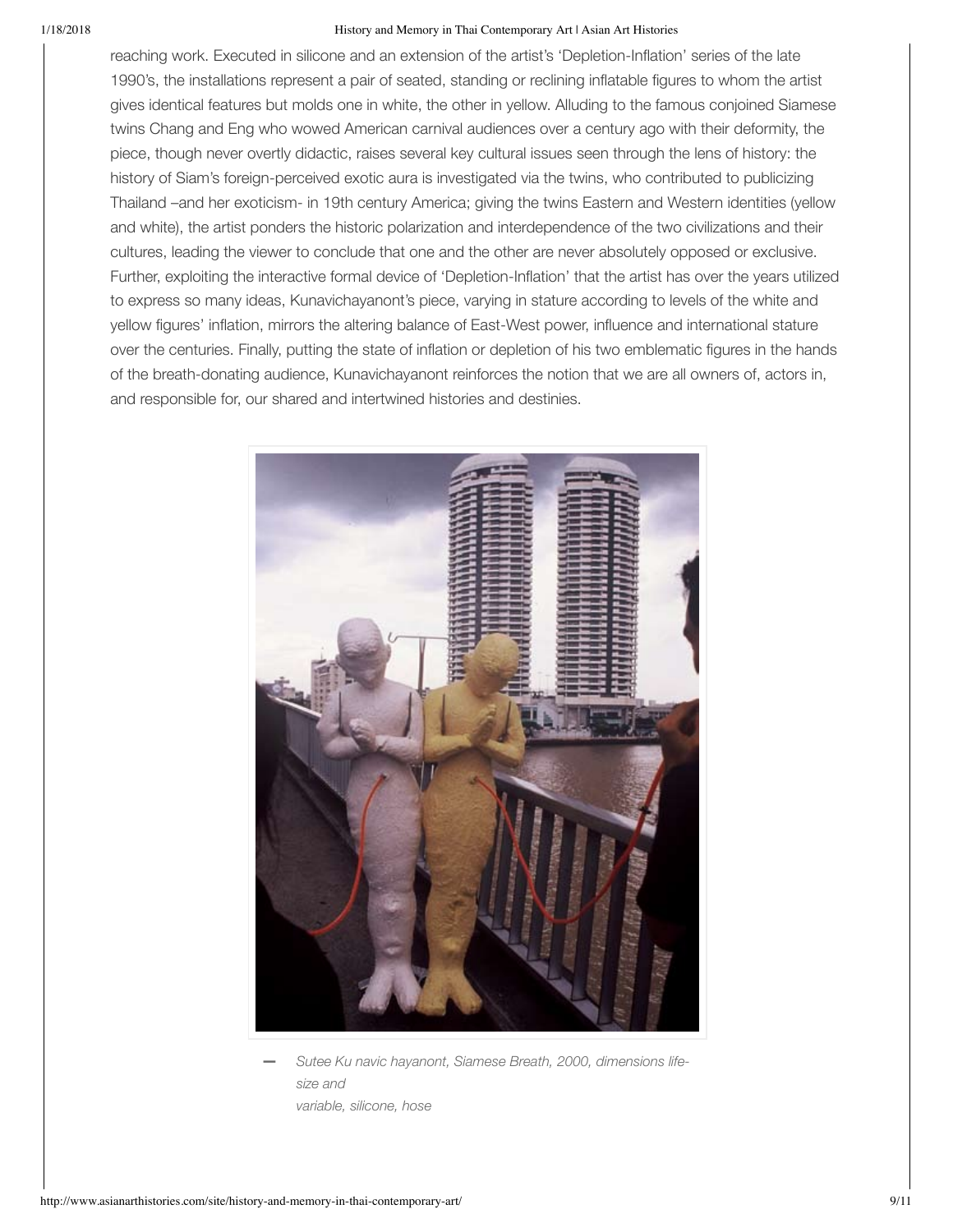Amongst the most recent works of visual art probing Thai history is the 3 hour 42 minute 2008 film Citizen Juling made by cinematographer, poet and painter Ing K., Manit Swriwanichpoom, and progressive exsenator and civil rights defender Kraisak Choonhavan. Shown on the international festival circuit, the film portrays Thailand as her people grapple with the implications of sectarian troubles in the South. Thai colonial history, the monarchy, nationalism, and nascent democratic institutions are subjects probed more or less directly by this deeply humanistic cinematographic work about the fate of a Buddhist school teacher in a coma after being beaten by Muslim women. Neither judgmental nor sentimental, Citizen Juling elucidates Thai contemporary history in the making with finesse.



*Ing K. Where are they now?, 2008 Water colour on paper* **—**